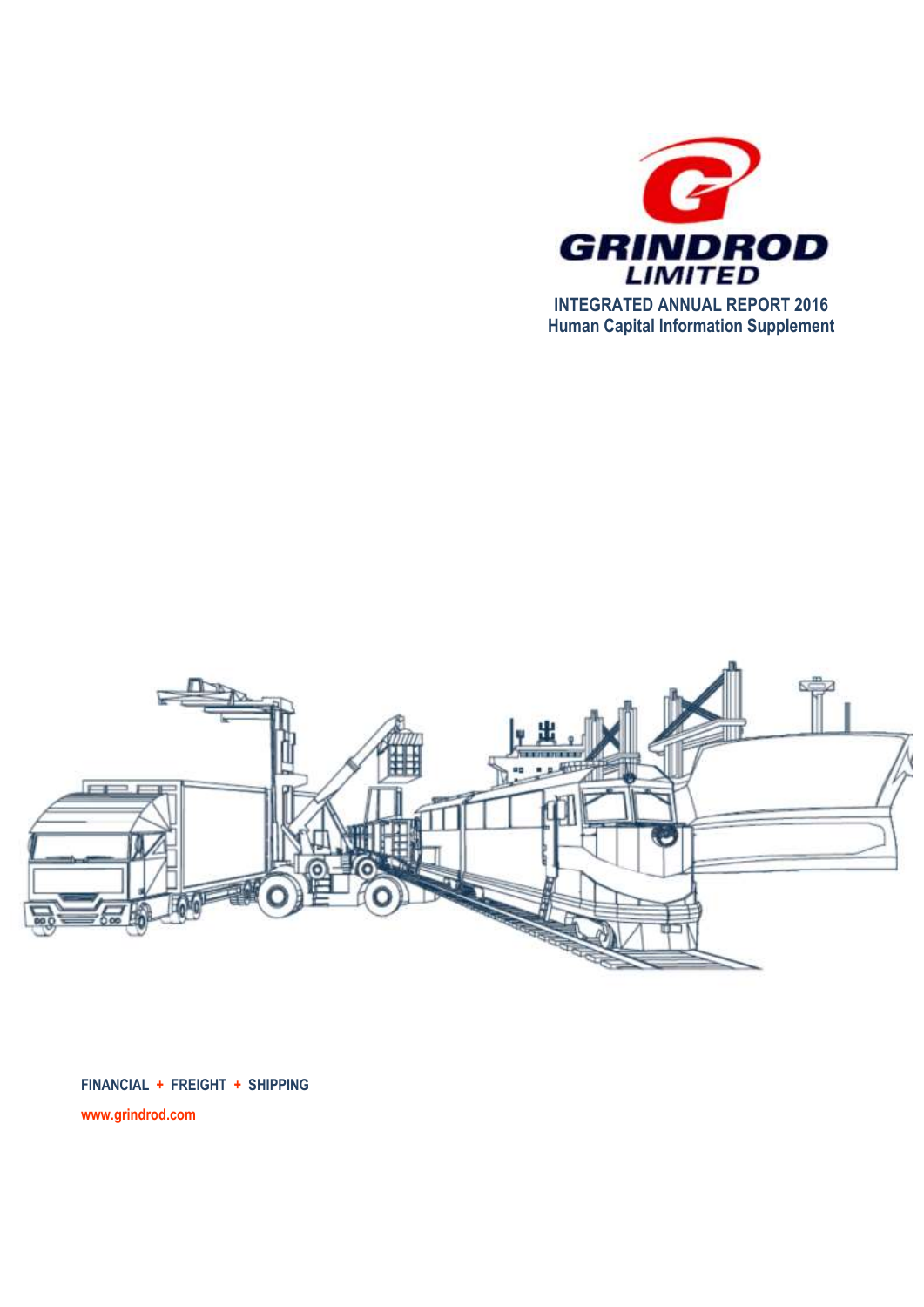

Human capital determines the capacity of an organisation to accomplish its goals. Grindrod employees represent a rich and diverse human-capital base that provides the skills, competencies, capabilities and experience that ensure the growth and sustainability of its businesses to provide innovative integrated logistics, banking and investment solutions.

Grindrod manages its human capital to ensure people's health and safety and invest in their professional and personal growth.

Treating people with fairness, one of the six Grindrod values, forms the base for its human-capital management approach, supported by two of its four pillars of sustainability, the health and safety of employees and respect for people based on principles entrenched in the Universal Declaration of Human Rights.

## **Employee complement**

| Country               | 2016 | 2015    | % change |
|-----------------------|------|---------|----------|
| South Africa          | 3614 | 4 5 0 4 | (19.8)   |
| <b>Rest of Africa</b> | 1470 | 1785    | (17.7)   |
| Asia                  | 652  | 607     | 7.4      |
| Middle East           | 55   | 55      | -        |
| Europe                | 42   | 46      | (8.7)    |
| North America         |      | 5       | 40.0     |
| South America         | 13   | 13      | -        |
| Australia             | 28   | 29      | (3.5)    |
| Total                 | 5881 | 7 0 4 4 | (16.5)   |

G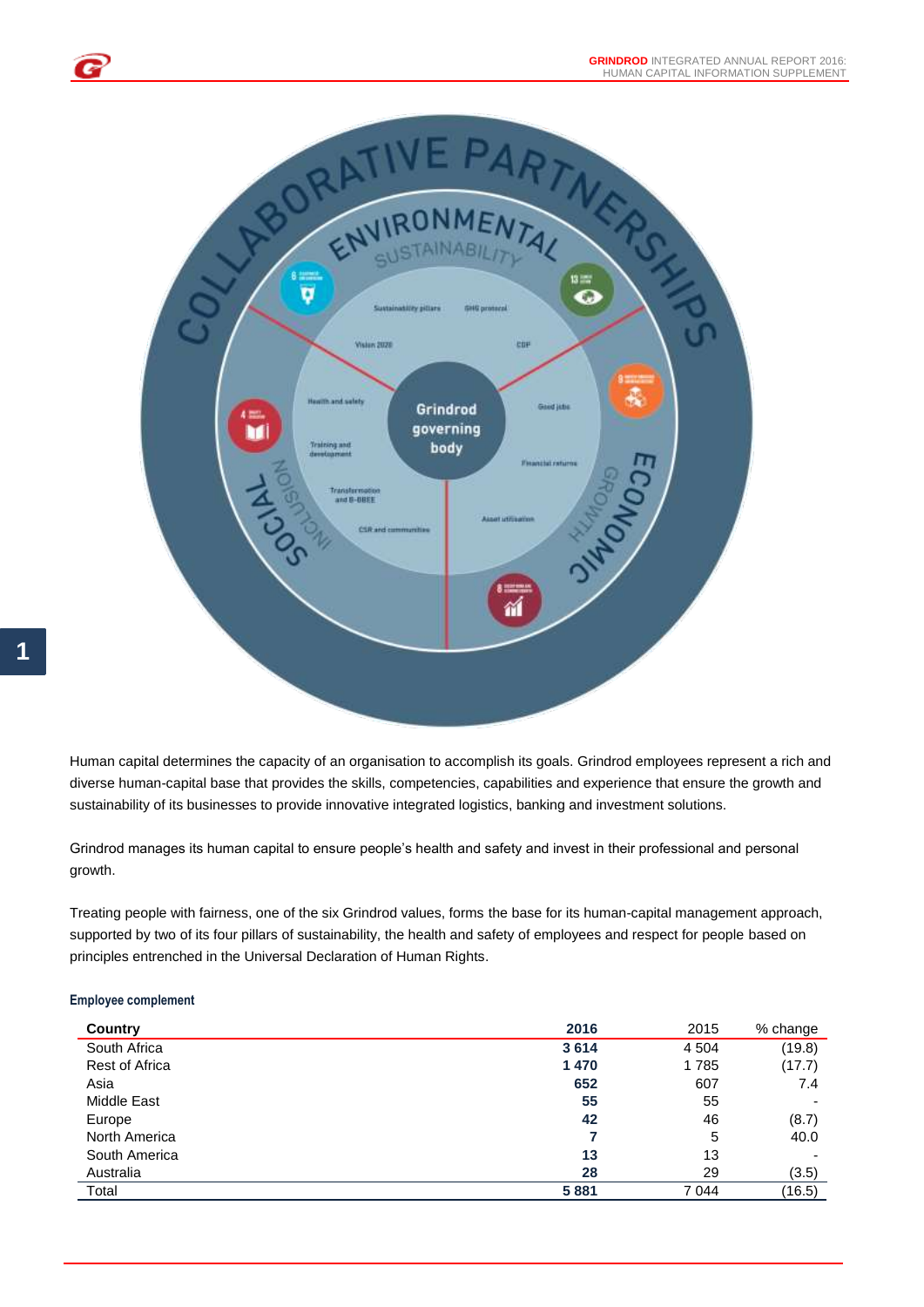|                             |                        | <b>Permanent</b> |                          |                          |         |
|-----------------------------|------------------------|------------------|--------------------------|--------------------------|---------|
|                             | <b>Permanent staff</b> | staff (non-SA    | <b>Contract staff</b>    | <b>Contract staff</b>    |         |
| <b>Group relationship</b>   | (SA citizen)           | citizen)         | (SA citizen)             | (non-SA citizen)         | Total   |
| Total subsidiaries          | 2668                   | 588              | 134                      | 700                      | 4 0 9 0 |
| Total joint ventures        | 695                    | 506              | 10                       | $\overline{\phantom{0}}$ | 1 2 1 1 |
| Total associated companies  | -                      | 580              | $\overline{\phantom{a}}$ | $\overline{\phantom{a}}$ | 580     |
| <b>Total Grindrod group</b> | 3 3 6 3                | 1674             | 144                      | 700                      | 5881    |

Employee movement (expressed as a percentage of turnover) by division and gender for 2016 is as follows:

|                           | <b>Division</b>            |                 |                                     |                          |             | <b>Gender</b> |
|---------------------------|----------------------------|-----------------|-------------------------------------|--------------------------|-------------|---------------|
|                           | Freight<br><b>Services</b> | <b>Shipping</b> | <b>Financial</b><br><b>Services</b> | Group                    | <b>Male</b> | <b>Female</b> |
| Resignation               | 192                        | 20              | 9                                   | 43                       | 154         | 110           |
| Death                     | 4                          | 4               | $\overline{\phantom{0}}$            |                          | 4           | 2             |
| <b>Dismissal</b>          | 250                        | 9               | $\overline{\phantom{a}}$            | 12                       | 205         | 66            |
| End of contract           | 322                        | 95              |                                     | 34                       | 353         | 105           |
| Retirement                | 25                         | $\mathbf{1}$    | $\overline{\phantom{a}}$            | 5                        | 23          | 8             |
| Redundancy                | 346                        | ۰               | $\overline{\phantom{0}}$            | 20                       | 315         | 51            |
| Transfer                  | 73                         | 1               | 1                                   | $\overline{\phantom{0}}$ | 57          | 18            |
| Sale of business          | 177                        | 107             | ۰                                   | $\sim$                   | 161         | 123           |
| <b>Seafarers</b>          | $\overline{\phantom{a}}$   | 31              | $\overline{\phantom{0}}$            | $\overline{\phantom{0}}$ | 31          |               |
| Other                     | 83                         | ۰               | 4                                   | $\blacksquare$           | 78          | 6             |
| Turnover of employees (%) | 7%                         | 2%              | 6%                                  | 16%                      | 6%          | 9%            |

The distribution of new employees hired during 2016 by division and gender is as follows:

|                     |                                   | <b>Division</b> |                                     |              | <b>Gender</b> |               |
|---------------------|-----------------------------------|-----------------|-------------------------------------|--------------|---------------|---------------|
|                     | <b>Freight</b><br><b>Services</b> | <b>Shipping</b> | <b>Financial</b><br><b>Services</b> | <b>Group</b> | <b>Male</b>   | <b>Female</b> |
| New employees hired | 487                               | 152             | 34                                  | 34           | 498           | 209           |

## **Health and safety**

A safe and healthy working environment is recognised by Grindrod as a fundamental human right, as enshrined in the 1948 Universal Declaration of Human Rights. The health and safety of employees, contractors, and visitors are of paramount importance and cannot be compromised. Grindrod maintains occupational health and safety management systems in accordance with the international standard OHSAS 18001 and has a zero-tolerance approach towards breaches of safety and security standards.

Health and safety is managed through a safety, health, environment, risk and quality (SHERQ) management committee, chaired by the group CEO. Management in divisions is involved in divisional SHERQ meetings and at businesses safety is guided by monthly meetings, from shopfloor to management level, and entrenched by the incorporation of safety as a KPI at management level.

The requirements for the mandatory occupational health certificate of fitness form the basis for ensuring a healthy and fit workforce.

Entrenched in occupational health and safety management systems are measures to:

- comply with all statutory health and safety obligations including the provisions of adequate supervision, information, instruction and training;
- implement and maintain appropriate procedures and management plans to identify, avoid and mitigate health and safety risks as well as promote continuous improvement of health and safety performance;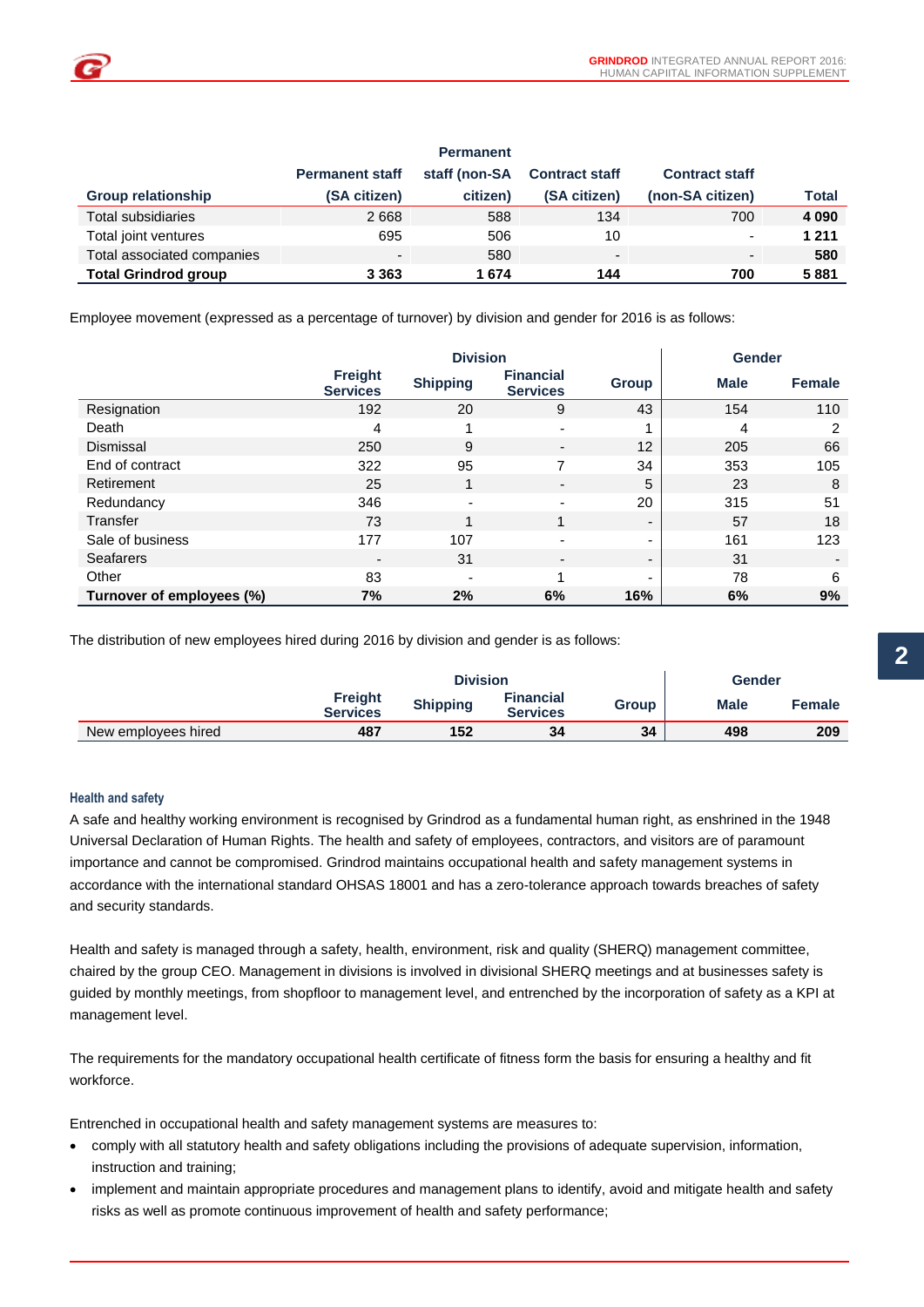- establish clear targets and objectives on an annual basis to improve health and safety in the workplace;
- audit and report on such targets and objectives in a clear, concise and transparent manner;
- consult with employees on health and safety issues and commit to addressing reasonable concerns;
- investigate all incidents, implement corrective actions in a timely manner and ensure that injured persons receive the best possible medical care;
- provide, operate and maintain buildings, plant, equipment and systems of work that are safe and without risk to health; and
- supervise contractors to ensure compliance with Grindrod requirements and work with them to improve their health and safety performance.

## **Safety and health: key performance indicators**

| Key performance indicators | 2016   | 2015   | 2014           | 2013    | 2012    |
|----------------------------|--------|--------|----------------|---------|---------|
| <b>Freight Services</b>    |        |        |                |         |         |
| <b>Fatalities</b>          |        | 2      |                | 2       | 2       |
| SHERQ spend (R'000)        | 31 354 | 27 575 | 56 545         | 22 8 96 | 17 326  |
| Medical treatment cases    | 68     | 128    | 114            | 161     | 125     |
| Lost-time incidents        | 42     | 58     | 68             | 112     | 120     |
| LTIFR*                     | 0.59   | 0.67   | 0.86           | 1.31    | 8.42    |
| <b>Shipping</b>            |        |        |                |         |         |
| <b>Fatalities</b>          |        |        |                |         |         |
| SHERQ spend (R'000)        | 14 913 | 15 262 | 7842           | 11 828  | 6 2 8 7 |
| Medical treatment cases    | 6      |        |                | 2       | 6       |
| Lost-time incidents        |        | 3      | 8              | 8       | 2       |
| LTIFR*                     | 0.22   | 0.09   | 0.26           | 0.29    | 0.47    |
| <b>Financial Services</b>  |        |        |                |         |         |
| <b>Fatalities</b>          |        |        |                |         |         |
| SHERQ (R)                  | 12 000 | 24 099 | 5 5 4 6        |         |         |
| Medical treatment cases    |        |        | $\overline{2}$ |         |         |
| Lost-time incidents        |        |        |                |         |         |
| LTIFR*                     |        |        |                |         |         |

**\*** *Measured per 200 000 hours worked*

## **Human rights**

Human rights are fundamentally entrenched basic rights as proclaimed in the Universal Declaration of Human Rights, which forms the foundation of international customary law. It is furthermore acknowledged in the South African Bill of Rights. Grindrod subscribes to the UN Global Compact's Protect, Respect and Remedy Framework, which clearly articulates the responsibilities of corporates to respect and protect human rights.

In order to achieve this commitment, Grindrod:

- treats its people with respect and dignity;
- requires contractors to respect Human Rights while working for Grindrod;
- assesses whether business processes or products cause or contribute to adverse human-rights impacts and strives to contribute to positive human-rights development;
- ensures that it is not complicit in human rights abuses;
- assesses human-rights impacts to determine, address and prevent, where necessary, any adverse human rights actions;
- implements and maintains appropriate grievance mechanisms;
- supports and promotes human rights through strategic social investments and collaborative partnerships; and
- monitors and reports on its efforts in this regard.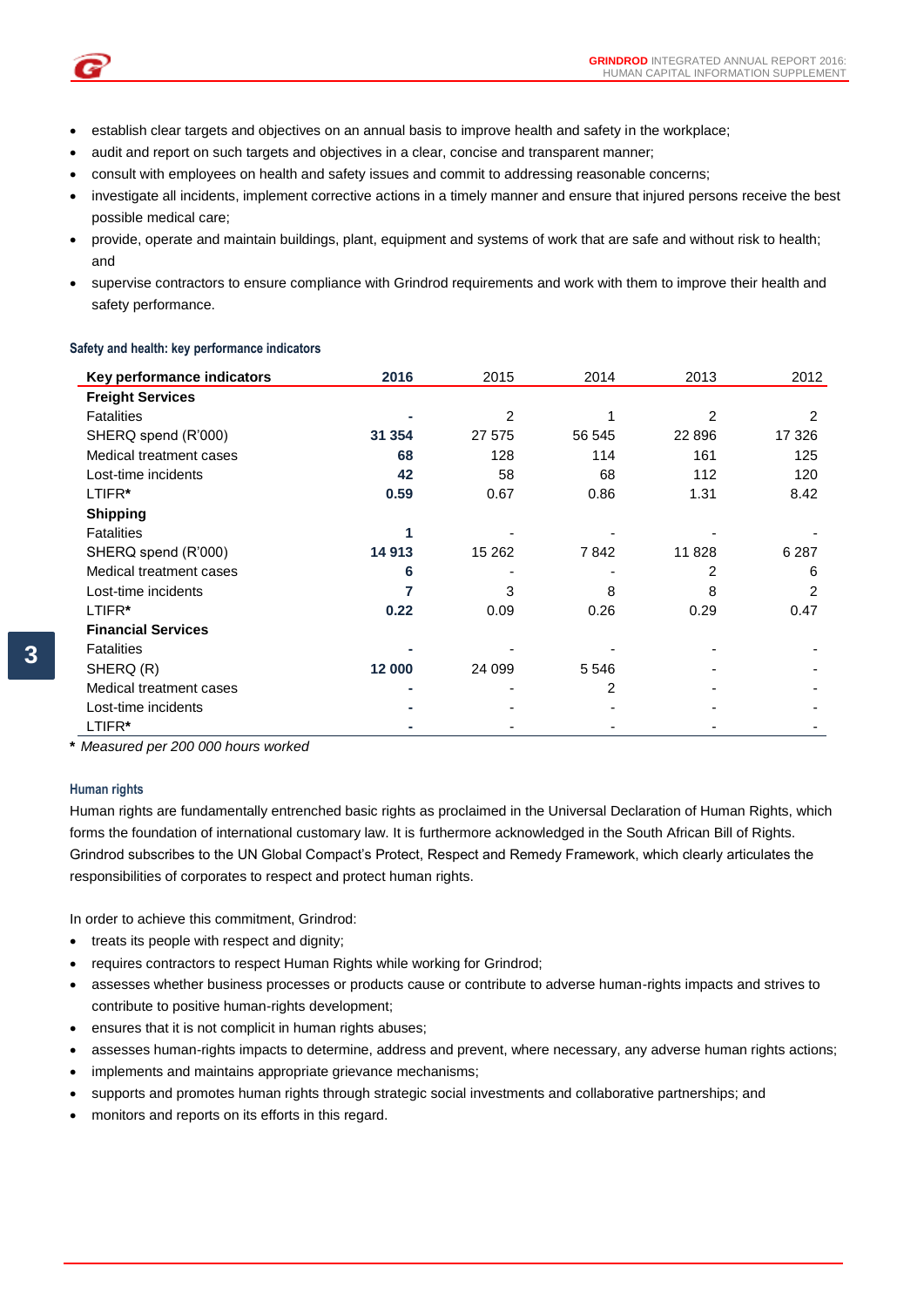## **People development**

Human-capital management is effected at business level, guided by Shared Services HR at central level to achieve Grindrod's objective of high standards for human-capital management through recruitment practices, skills development, talent management, performance management and employee relations – all aligned with the company's business strategy and employment equity targets. Shared Services HR is also responsible for guiding businesses to achieve targeted transformation objectives.

**Transformation** remains a key focus area, in support of company values and in line with the objectives of the B-BEE Act and the Department of Trade and Industry code of good practice to achieve a workforce reflecting country demographics. The transformation strategy is based on merit and potential, rather than mere statistical accomplishments.

**Employment-equity** targets have been formalised for the short and medium term, and is supported by transformation KPIs included in executives' performance scorecards. HR guides reporting entities to meet the procedural requirements of managing transformation as stipulated by the Employment Equity Act. Grindrod works closely with the Department of Labour, which has reviewed all equity reports and plans.

| <b>Occupational</b>     |                | <b>Male</b>     |                 |         | <b>Female</b>          |     |                | 2016<br><b>Designated</b> | 2015           | <b>White</b> |                | Foreign<br>nationals     |         |
|-------------------------|----------------|-----------------|-----------------|---------|------------------------|-----|----------------|---------------------------|----------------|--------------|----------------|--------------------------|---------|
| <b>levels</b>           | African        | Coloured Indian |                 | African | <b>Coloured Indian</b> |     | White          | <b>Total</b>              | <b>Total</b>   | <b>Male</b>  | Male           | Female                   | Total   |
| 2016                    |                |                 |                 |         |                        |     |                |                           |                |              |                |                          |         |
| Top management          | 1              | $\blacksquare$  | 3               | 1       | 1                      | 1   | $\overline{2}$ | 8                         | $\overline{7}$ | 9            | 1              | $\blacksquare$           | 19      |
| Senior<br>management    | $\overline{7}$ | 2               | 15              | 3       | $\overline{2}$         | 3   | 14             | 44                        | 32             | 63           | 3              | $\overline{\phantom{a}}$ | 112     |
| Middle<br>management    | 14             | 8               | 62              | 15      | 8                      | 37  | 66             | 169                       | 144            | 130          | 1              |                          | 342     |
| <b>Skilled</b>          | 192            | 51              | 171             | 82      | 44                     | 132 | 165            | 1 3 3 9                   | 627            | 207          | 31             | $\overline{2}$           | 1 0 7 7 |
| Semi-skilled            | 785            | 93              | 133             | 136     | 49                     | 52  | 55             | 967                       | 1248           | 73           | 14             | $\mathbf 0$              | 1 3 9 0 |
| Least skilled           | 207            | 17              | 10 <sup>°</sup> | 69      | 6                      | 1   | $\mathbf{0}$   | 309                       | 310            | 9            | $\overline{4}$ | $\mathbf{1}$             | 324     |
| <b>Total permanent</b>  | 1 206          | 171             | 394             | 306     | 110                    | 226 | 302            | 2866                      | 2413           | 491          | 54             | 4                        | 3 2 6 4 |
| Temporary /<br>contract | 90             | 12              | 16              | 21      | 1                      | 9   | 10             | 229                       | 149            | 40           | 6              | $\mathbf 0$              | 205     |
| <b>Grand total</b>      | 1 2 9 6        | 183             | 410             | 327     | 111                    | 235 | 312            |                           | 2562           | 531          | 60             | 4                        | 3 4 6 9 |
| Percentage (%)          | 37.4           | 5.3             | 11.8            | 9.4     | 3.2                    | 6.8 | 9              | 74.8                      | 73.9           | 15.3         | 1.7            | 0.1                      | 100.0   |
| 2015 total              | 1 4 3 2        | 162             | 427             | 349     | 112                    | 253 | 360            | 3095                      |                | 642          | 385            | 16                       | 4 1 3 8 |
| Percentage (%)          | 34.6           | 3.9             | 10.3            | 15.5    | 8.4                    | 2.7 | 6.1            | 74.8                      | 73.9           | 8.7          | 9.3            | 0.4                      | 100.0   |

*\* Note that 2 412 employees employed by South African-based companies work outside of South Africa and therefore are not reflected under South Africa on the geographic employee complement table above.*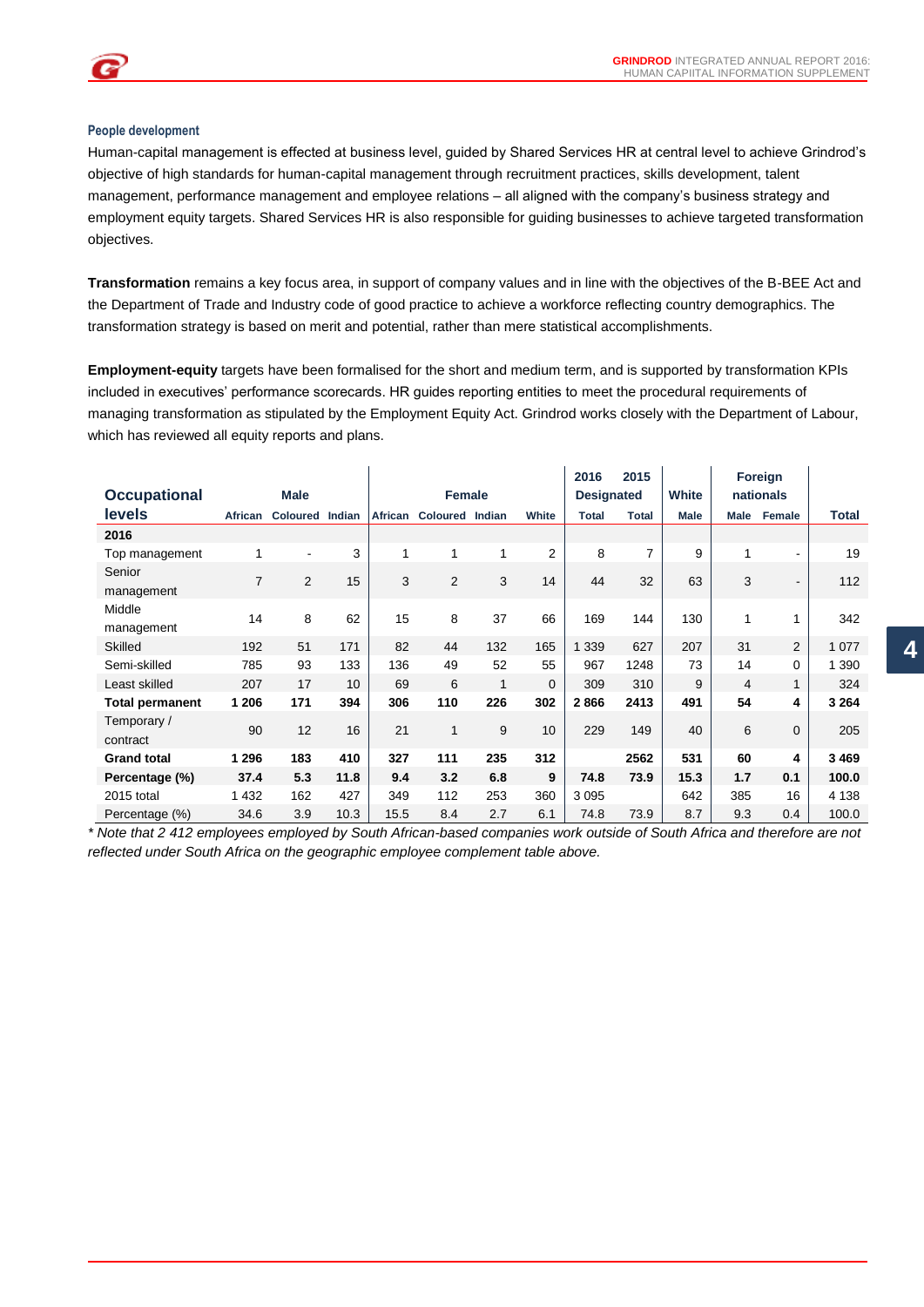|                           |         | Male %          |        |         | Female %        |        |       | <b>Designated</b> | <b>Male</b> |              |
|---------------------------|---------|-----------------|--------|---------|-----------------|--------|-------|-------------------|-------------|--------------|
|                           | African | <b>Coloured</b> | Indian | African | <b>Coloured</b> | Indian | White | Total %           | White       | <b>Total</b> |
| At 31 December            |         |                 |        |         |                 |        |       |                   |             |              |
| 2016                      |         |                 |        |         |                 |        |       |                   |             |              |
| <b>Freight Services</b>   | 41.9    | 5.5             | 10.8   | 10.4    | 3.3             | 5.7    | 8.1   | 85.7              | 14.3        | 100          |
| Shipping                  | 34.3    | 9.4             | 24.5   | 4.9     | 2.1             | 5.6    | 6.3   | 87.1              | 12.9        | 100          |
| <b>Financial Services</b> | 8.3     | 1.0             | 11.2   | 7.8     | 5.4             | 17.6   | 20.5  | 71.8              | 28.2        | 100          |
| <b>Shared Services</b>    | 15.6    | 1.7             | 13.3   | 13.9    | 4.0             | 13.9   | 15.6  | 78.0              | 22.0        | 100          |
| 12-month targets          | 40.4    | 5.6             | 10.4   | 11.7    | 3.7             | 6.0    | 7.6   | 85.4              | 14.6        | 100          |
| <b>Freight Services</b>   | 36.2    | 9.6             | 24.6   | 6.1     | 2.0             | 5.5    | 5.5   | 89.5              | 10.5        | 100          |
| Shipping                  | 10.5    | 3.2             | 11.4   | 12.3    | 4.1             | 17.3   | 18.6  | 77.4              | 22.6        | 100          |
| <b>Financial Services</b> | 15.8    | 1.8             | 11.7   | 18.1    | 2.9             | 17.0   | 19.3  | 86.6              | 13.4        | 100          |
| <b>Shared Services</b>    | 41.9    | 5.5             | 10.8   | 10.4    | 3.3             | 5.7    | 8.1   | 85.7              | 14.3        | 100          |

**B-BBEE** requirements are addressed through employment-equity activities and skills-development programmes. Grindrod achieved a Level 3 B-BBEE status.

In compliance with the requirements of the Broad-Based Black Economic Empowerment Amendment Act No 46 of 2013, the Broad-Based Black Economic Empowerment Regulations 2016 and the JSE Listings Requirements, a B-BBEE compliance report is included as an appendix to this supplement.

**Employee relations**, also a central function, experienced a challenging year as a result of business restructuring in a year in which union activity across all business sectors increased due to economic conditions.

Grindrod subscribes to the International Labour Organisation's Declaration on Fundamental Principles and Rights at Work, which is considered to be the foundation of the four principal, internationally acknowledged labour rights. Grindrod commits to:

- comply with all applicable statutory labour obligations;
- promote and recognise in good faith the right of our employees to the freedom of association and collective bargaining;
- not permit any form of forced or compulsory labour;
- not permit child labour;
- not permit discrimination in respect of employment and occupation;
- maintain grievance mechanisms for employees and contractors; and
- monitor and report on its efforts in this regard.

Contractors are required to abide with these principles.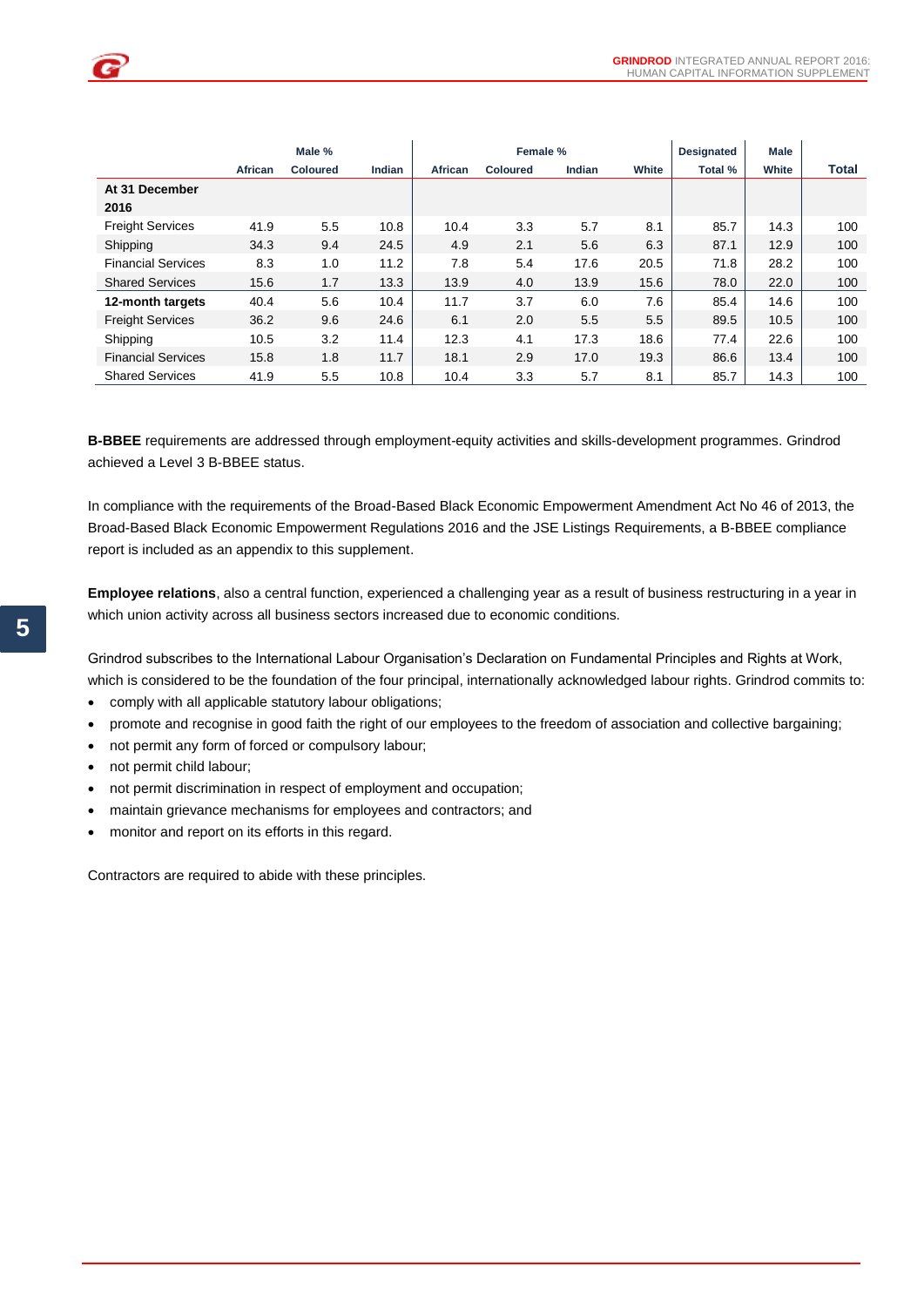**Talent management** is aimed at developing adequate skills to ensure the sustainability and growth of the company into the future, both at operational and management levels. Leadership development and senior-management succession are two focus areas. Performance management and retention initiatives support the process, which is being standardised to further entrench a uniform and objective approach across group businesses. Performance discussions are held twice a year with employees to recognise the achievement of goals, address areas of development and define learning skills that may be required to improve productivity, career growth and development.

**Skills development** comprises formal training, professional development and on-the-job coaching internally and through external service providers. A total of 2 691 employees attended training interventions (2015: 3 685), of whom some 85 per cent (2015: 85 per cent) were designated employees.

| Course programme                    | Total<br>attendees | %<br>designated | $%$ black* | % female       | <b>Total cost</b><br>(R) | % cost on<br>black*      |
|-------------------------------------|--------------------|-----------------|------------|----------------|--------------------------|--------------------------|
| Computer skills                     | 47                 | 91.5            | 74.5       | 66.0           | 115 289                  | 12.4                     |
| Continual professional development  | 131                | 77.1            | 50.4       | 53.4           | 572 248                  | 49.3                     |
| Formal qualifications               | 14                 | 71.4            | 64.3       | 50.0           | 191 775                  | 64.1                     |
| Learnership                         | 133                | 95.5            | 92.5       | 50.4           | 3 349 484                | 96.2                     |
| Management and support              | 165                | 78.2            | 67.9       | 38.2           | 347 737                  | 38.6                     |
| Management development<br>programme | 58                 | 77.6            | 69.0       | 29.3           | 1 237 998                | 67.3                     |
| Off-site training                   | 3                  | 66.7            | 66.7       | $\blacksquare$ | 22 3 89                  | 64.7                     |
| On-the-job training                 | 802                | 83.3            | 80.2       | 13.1           | 577 776                  | 54.6                     |
| Other                               | 59                 | 88.1            | 86.4       | 18.6           |                          | $\overline{\phantom{a}}$ |
| Regulatory                          | 668                | 88.5            | 85.5       | 7.3            | 1832930                  | 74.0                     |
| Shipping and logistics              | 43                 | 74.4            | 65.1       | 18.6           | 151 775                  | 68.1                     |
| Workplace effectiveness             | 568                | 84.7            | 76.2       | 32.0           | 205 815                  | 67.5                     |
| <b>Grand total</b>                  | 2691               | 84.8            | 78.5       | 22.7           | 8 605 216                | 76.0                     |

*\* :Includes Black, Coloured and Indian*

e

## **Learnerships** were arranged by Grindrod for 133 learners (2015: 228):

|                                                       |                          | <b>Black</b>   |                          | White                    |                | $\%$   |
|-------------------------------------------------------|--------------------------|----------------|--------------------------|--------------------------|----------------|--------|
| 2016 scope and demographics                           | Male                     | Female         | Male                     | Female                   | Total          | Black* |
| Apprentice - Industrial Refrigeration                 |                          |                | 3                        | $\overline{\phantom{0}}$ | 4              | 25     |
| <b>Business Administration NQF 4</b>                  |                          | 10             | $\overline{\phantom{0}}$ | $\overline{\phantom{0}}$ | 10             | 100    |
| Cadet Training                                        |                          |                |                          |                          | $\mathfrak{p}$ | 50     |
| Credit Risk Assessment NQF 5                          | 1                        | 3              | $\overline{\phantom{a}}$ | $\overline{\phantom{0}}$ | $\overline{4}$ | 100    |
| Disability Learnership - Credit Risk Assessment NQF 5 | 4                        | $\overline{2}$ |                          | ٠                        | 6              | 100    |
| Disability Learnership - Domestic Services            | $\overline{\phantom{a}}$ | $\overline{7}$ | $\blacksquare$           | $\overline{\phantom{0}}$ | 7              | 100    |
| Disability Learnership - Domestic Services NQF 1      | 15                       | 12             |                          |                          | 27             | 100    |
| Foundation Diploma Institute of Chartered Shipbrokers |                          | 2              |                          | $\overline{\phantom{0}}$ | $\mathcal{P}$  | 100    |
| Freight Forwarding and CC                             | 3                        |                | $\overline{\phantom{0}}$ | $\mathfrak{p}$           | 6              | 67     |
| Freight Handling NQF 3 - Durban                       | 3                        | 4              |                          | $\overline{\phantom{0}}$ | $\overline{7}$ | 100    |
| Freight Handling NQF 3 - Cape Town                    | 5                        | ٠              |                          |                          | 6              | 83     |
| General Management and Business Administration NQF 4  | 5                        | 1              |                          |                          | 6              | 100    |
| Generic Management NQF 5                              | 3                        | 2              |                          |                          | 5              | 100    |
| Learnership Training - Core Banking                   | 4                        | 6              |                          | 1                        | 11             | 91     |
| Learnership Training - Generic Management             | 6                        | 4              |                          | 1                        | 12             | 83     |
| Learnership Training - Generic Management NQF 5       | 3                        | 5              |                          |                          | 8              | 100    |
| National Certificate – Generic Management NQF 5       |                          | 2              |                          |                          | 2              | 100    |
| Supervisory Management NQF 3                          | 6                        | $\overline{2}$ |                          |                          | 8              | 100    |
| <b>Grand total</b>                                    | 60                       | 63             | 6                        | 4                        | 133            | 89     |

*\* :Includes Black, Coloured and Indian*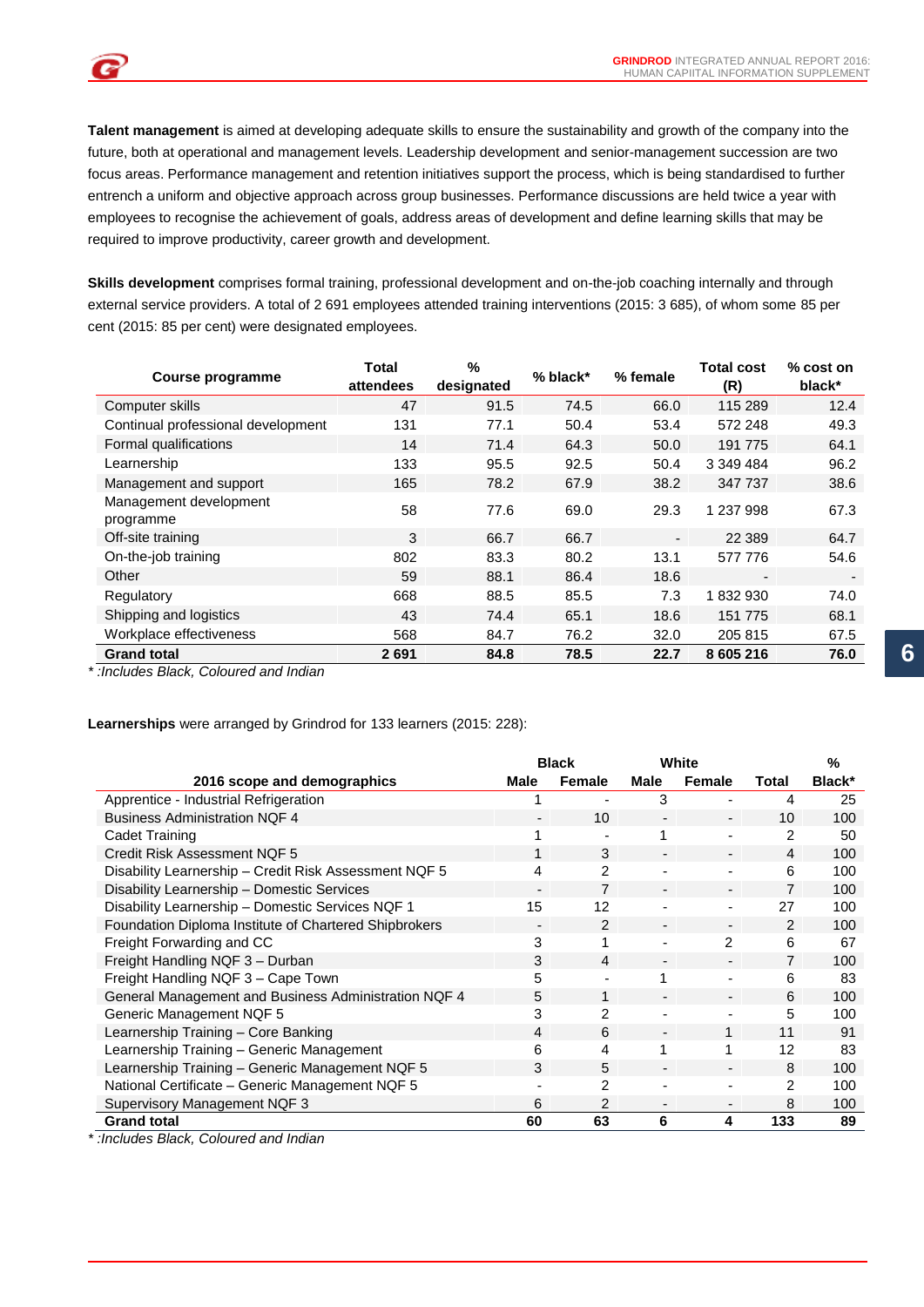## **Appendix – B-BBEE Compliance Report**

# ———  $=$   $=$   $-$ **COMMISSION** smember of the disgring

## **Broad-Based Black Economic Empowerment Commission**

# **Compliance Report by Companies Listed on the Johannesburg Stock Exchange (JSE)**

(in terms of Section 13G (2) of the Act)

## **SECTION A: DETAILS OF ENTITY**

Name of Entity / Organisation **GRINDROD LIMITED Registration Number** 1966/009846/06 QUADRANT HOUSE, 115 MARGARET MNCADI AVENUE **Physical Address DURBAN, 4001 Telephone Number** +27 (31) 302 7516 **Email Address** XOLANI.MBAMBO@GRINDROD.COM Indicate Type of Entity / Organisation SHIPPING AND LOGISTICS Industry / Sector **TRANSPORT** MARITIME TRANSPORT & SERVICES SUB-SECTOR GAZETTE 32511 **Relevant Code of Good Practice** Name of Verification Agency **AORATE KZN VIVESHA ANNOOP** Name of Technical Signatory

INFORMATION AS VERIFIED BY THE BROAD-BASED BLACK ECONOMIC EMPOWERMENT **SECTION B: VERIFICATION PROFESSIONAL AS PER SCORECARDS** 

| <b>B-BBEE Elements</b>            | Target<br>Score | <b>Bonus</b><br>Points                            | Actual<br>Score                       |  |
|-----------------------------------|-----------------|---------------------------------------------------|---------------------------------------|--|
| <b>Equity Ownership</b>           | 20              | 3                                                 | 21.43                                 |  |
| <b>Management Control</b>         | 10              | 2                                                 | 8.74                                  |  |
| <b>Employment Equity</b>          | 15              | 3                                                 | 5.82                                  |  |
| <b>Skills Development</b>         | 15              | $\sim$                                            | 9.86                                  |  |
| <b>Preferential Procurement</b>   | 20              | ۰                                                 | 15.54                                 |  |
| <b>Enterprise Development</b>     | 15              | $\tilde{\phantom{a}}$                             | 15.00                                 |  |
| Socio-Economic Development        | 5               | ۰                                                 | 5.00                                  |  |
| <b>Total Score</b>                | 100             | 8                                                 | 81.39                                 |  |
| <b>Priority Elements Achieved</b> | N/A             |                                                   | <b>Original Transport Sector Code</b> |  |
| <b>Empowering Supplier Status</b> | YES             | Automatic application as per<br>minister's notice |                                       |  |
| Final B-BBEE Status Level         |                 | Level 3                                           |                                       |  |